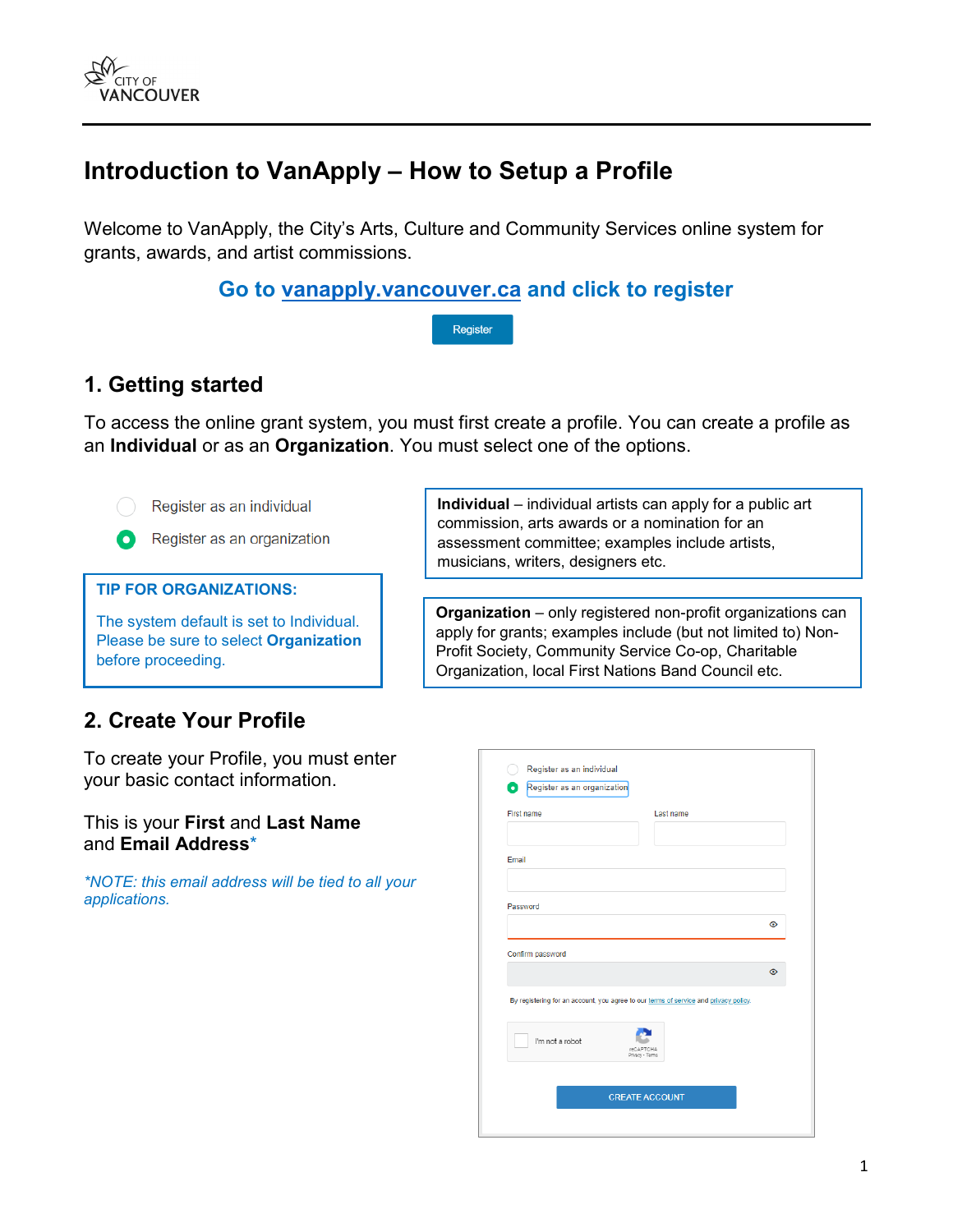### FOR ORGANIZATIONS

Once an account is created, you will be prompted to provide further information regarding the organization.

#### **IMPORTANT**

Please do not skip this step. This is for the Organization Registration.

| To apply for programs on behalf of an organization, we need the following information about your organization. |                               |  |  |  |
|----------------------------------------------------------------------------------------------------------------|-------------------------------|--|--|--|
| ↳<br>Organization name                                                                                         |                               |  |  |  |
|                                                                                                                |                               |  |  |  |
| Address (optional)                                                                                             |                               |  |  |  |
| City (optional)                                                                                                | Country (optional)            |  |  |  |
|                                                                                                                | Select a country              |  |  |  |
| Organization phone number (optional)                                                                           | Organization email (optional) |  |  |  |
| Website (optional)                                                                                             |                               |  |  |  |
| 1. Organization Legal Name                                                                                     |                               |  |  |  |
| 2. Main Contact First Name                                                                                     |                               |  |  |  |
| 3. Main Contact Last Name                                                                                      |                               |  |  |  |
| 4. Main Contact Position                                                                                       |                               |  |  |  |
| 5. Main Contact Email                                                                                          |                               |  |  |  |
|                                                                                                                | <b>CONTINUE</b>               |  |  |  |
|                                                                                                                | I'll do this later            |  |  |  |
|                                                                                                                |                               |  |  |  |

#### All new users must verify their email address.



Once your email is verified, you will receive this confirmation to continue.



### **3. Eligibility Profile**

#### Completing the **Eligibility Profile** applies for both **Individual** and **Organization Profiles**.

The information collected on this form will help determine the programs available to you based on the information you have entered.

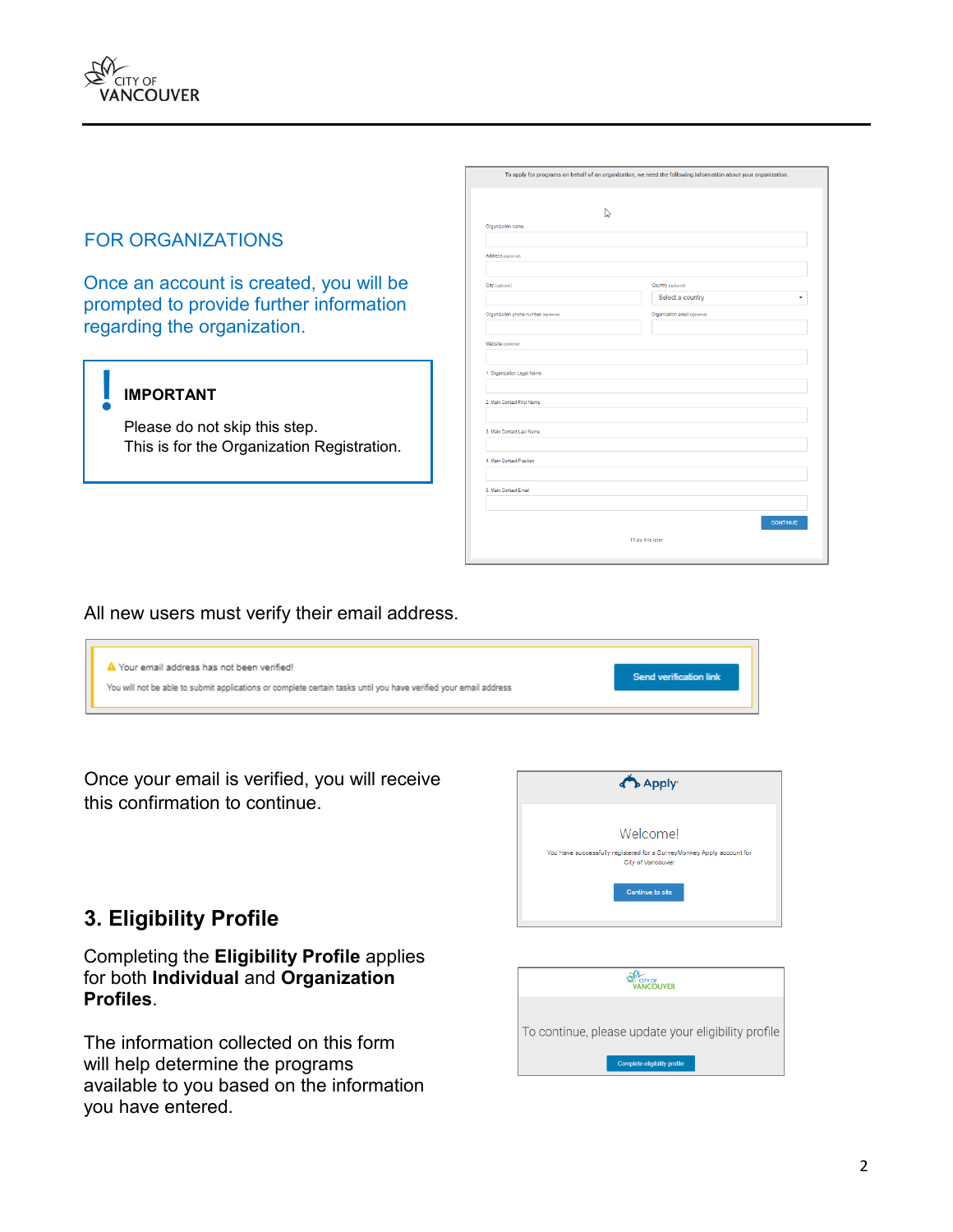

#### **TIP FOR ORGANIZATIONS:**

The system may default to your individual login. If completing Eligibility for an Organization, make sure the Organization Profile view is selected from the drop down on the top left.

| City of Vancouver                                       |                                                                                                                                                                                                                                             |                                                                                            | & Programs               | <b>A</b> My Applications | $\bullet$ - | First Last - |
|---------------------------------------------------------|---------------------------------------------------------------------------------------------------------------------------------------------------------------------------------------------------------------------------------------------|--------------------------------------------------------------------------------------------|--------------------------|--------------------------|-------------|--------------|
| First Last +                                            |                                                                                                                                                                                                                                             |                                                                                            |                          |                          |             |              |
|                                                         |                                                                                                                                                                                                                                             | ် cirr or<br>VANCOUVER<br>I.                                                               |                          |                          |             |              |
| City of Vancouver                                       | Welcome to VanApply, the City of Vancouver's Arts, Culture & Community Services Grants and Awards<br>portal.                                                                                                                                |                                                                                            |                          |                          |             |              |
| First Last $\sim$                                       | NOTE: If you are an Organization Administrator and are applying for a grant on behalf of your organization, please go to the top left and<br>select drop down menu next to your name to select the Organization account you want to access. |                                                                                            |                          |                          |             |              |
| First Last<br><b>D</b> Non Profit Organization<br>$\ln$ | Programs                                                                                                                                                                                                                                    | Search programs                                                                            | н<br>Q                   | $\equiv$                 |             |              |
|                                                         | <b>Core Support Grant</b><br>Accepting applications on 2021 Aug 24 12:00 AM (PDT)<br>(combined Direct Social Services & Organizational Capacity<br>Building)                                                                                | <b>Childcare Enhancement Grant</b><br>Accepting applications on 2021 Aug 24 12:00 AM (PDT) | Organizations can apply. |                          |             |              |
|                                                         | Organizations can apply.                                                                                                                                                                                                                    |                                                                                            |                          |                          |             |              |

It is recommended to complete the entire **Eligibility Form**. Selecting "*I'll do this later*" may result in lost information and may impact information needed to complete grant applications.

Once you've completed your **Eligibility Profile**, you are now ready to preview the open programs available to you or your organization.

| City of Vancouver                |
|----------------------------------|
| First Last +                     |
| First Last                       |
| <b>D</b> Non Profit Organization |

#### **TIP FOR ORGANIZATIONS:**

Once you've completed your Organization Profile, the top left (below "*City of Vancouver*") shows which user view you are on. The system may default to your individual login so, if you are applying on behalf of an Organization, please select the Organization Profile from the drop down before proceeding to start an application.